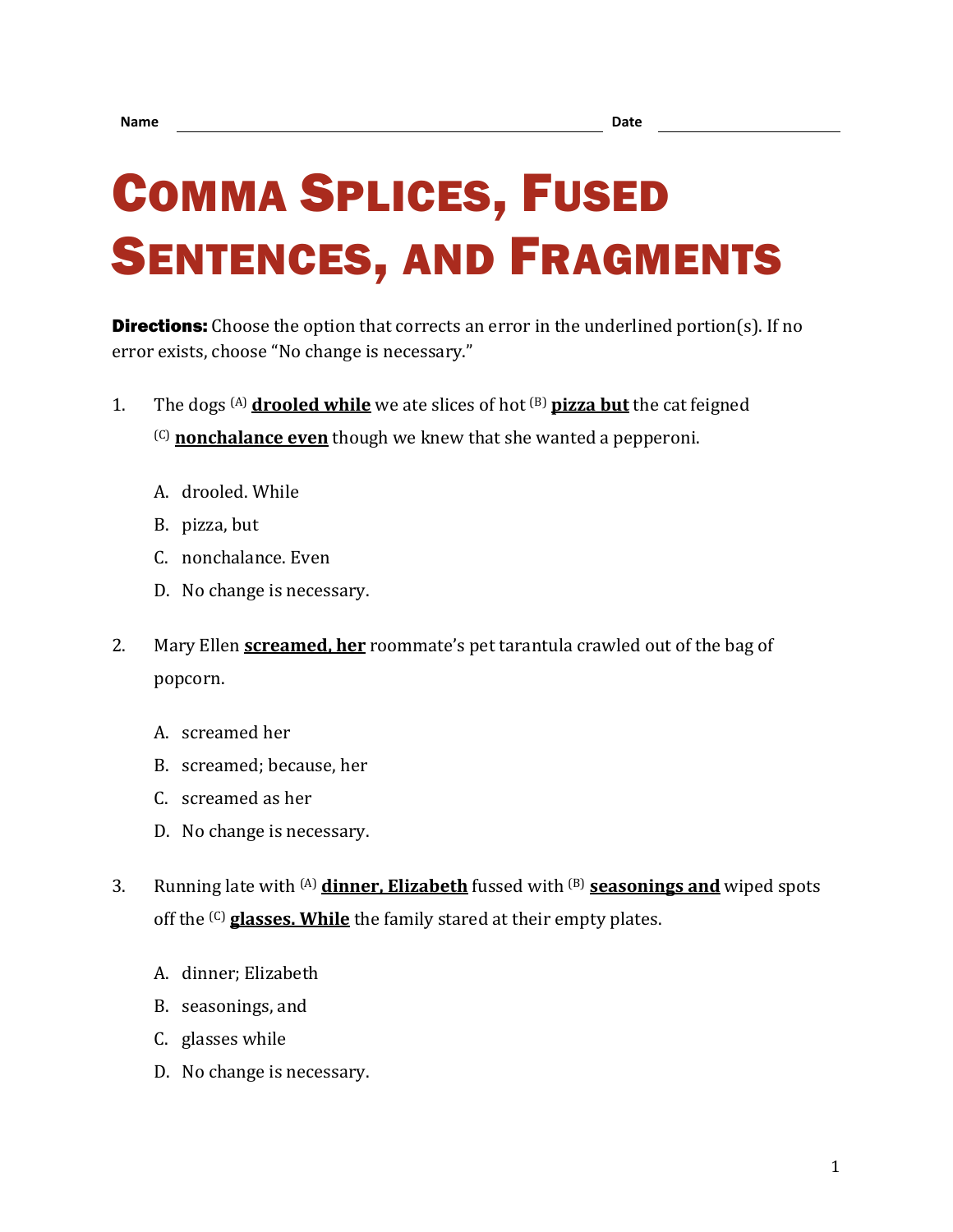- 4. Everyone scrambled off the lakeside **patio. When** the 10-foot alligator lumbered onto shore.
	- A. patio when
	- B. patio; when
	- C. patio, when
	- D. No change is necessary.
- 5. The glass of iced tea promised thirst-quenching (A) **refreshment Roseanne,** (B) **however, had** to beat Maria to the (C) **refrigerator as** they raced through the front door.
	- A. refreshment. Roseanne
	- B. however; had
	- C. refrigerator; as
	- D. No change is necessary.
- 6. Warren wanted to make a good impression on **Melody but the** soda explosion that soaked his shirt ruined their first meeting.
	- A. Melody; but, the
	- B. Melody; however, the
	- C. Melody, however, the
	- D. No change is necessary.
- 7. Because of the hot (A) **sun, ice cream** ran down the (B) **cone and** coated Randall's (C) **fingers, his** tongue couldn't keep up.
	- A. sun; ice cream
	- B. cone, and
	- C. fingers, for his
	- D. No change is necessary.